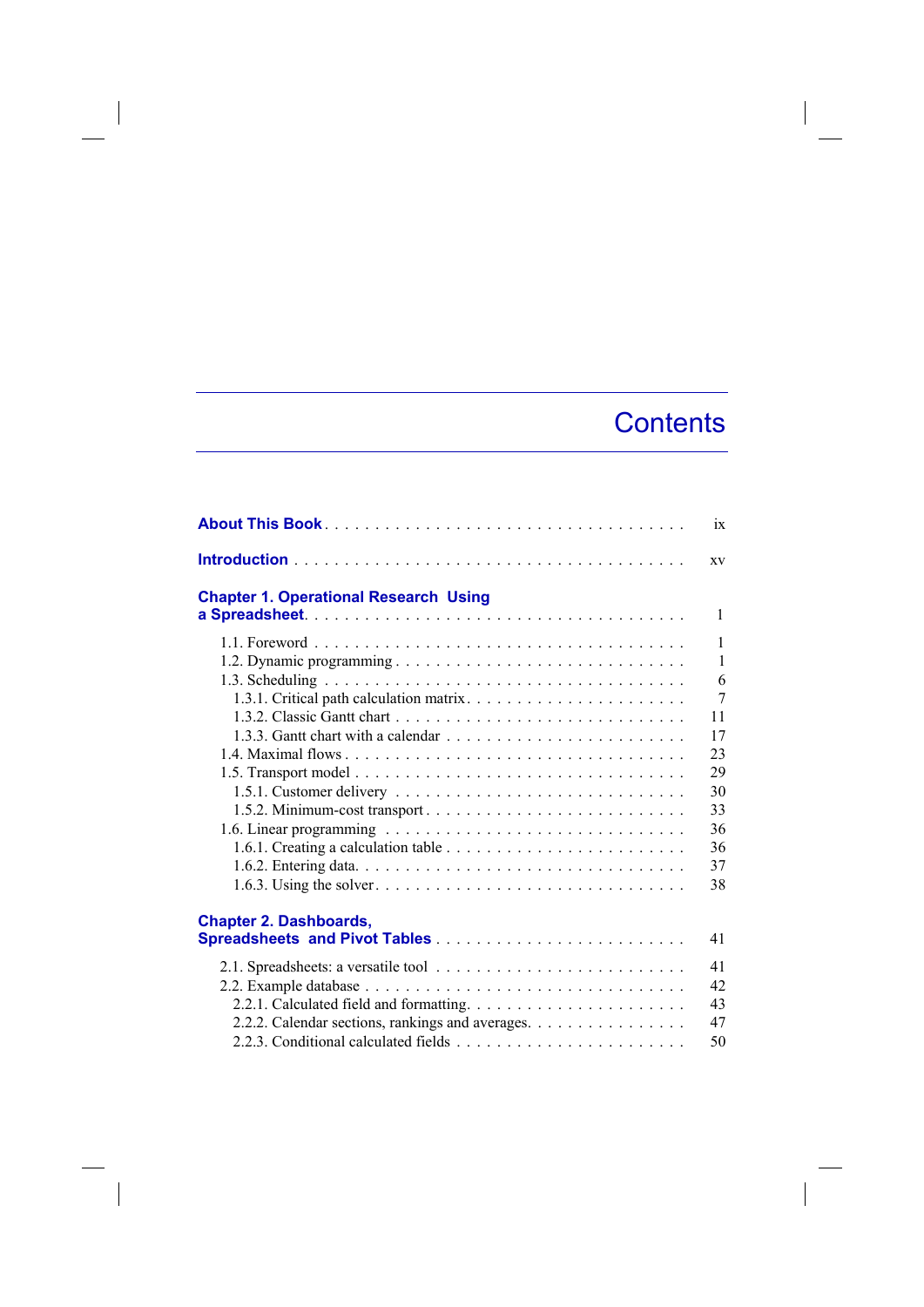$\overline{\phantom{a}}$ 

 $\begin{array}{c} \hline \end{array}$ 

| 2.2.4. Slicers, filtering and calculated fields.     | 53  |
|------------------------------------------------------|-----|
|                                                      | 58  |
|                                                      | 61  |
|                                                      | 62  |
|                                                      | 64  |
|                                                      | 65  |
| 2.3.4. Using multiple tables to create a pivot table | 67  |
| 2.4. Limits and constraints with calculated fields   | 69  |
|                                                      | 72  |
|                                                      |     |
| <b>Chapter 3. Scheduling and Planning</b>            | 73  |
|                                                      |     |
|                                                      | 73  |
| 3.2. Example: designing and                          |     |
|                                                      | 74  |
|                                                      | 74  |
|                                                      | 77  |
|                                                      | 80  |
|                                                      | 81  |
|                                                      | 82  |
|                                                      | 83  |
|                                                      | 84  |
|                                                      | 86  |
|                                                      | 88  |
|                                                      | 92  |
|                                                      | 92  |
|                                                      | 94  |
|                                                      | 97  |
|                                                      | 99  |
|                                                      |     |
|                                                      | 101 |
|                                                      | 101 |
|                                                      | 102 |
|                                                      | 103 |
|                                                      | 104 |
|                                                      | 106 |
| 4.3.2. Activating the simulation from the model      | 108 |
|                                                      | 109 |
|                                                      | 115 |
|                                                      | 116 |
|                                                      | 117 |
|                                                      | 119 |
|                                                      |     |

 $\overline{\phantom{a}}$